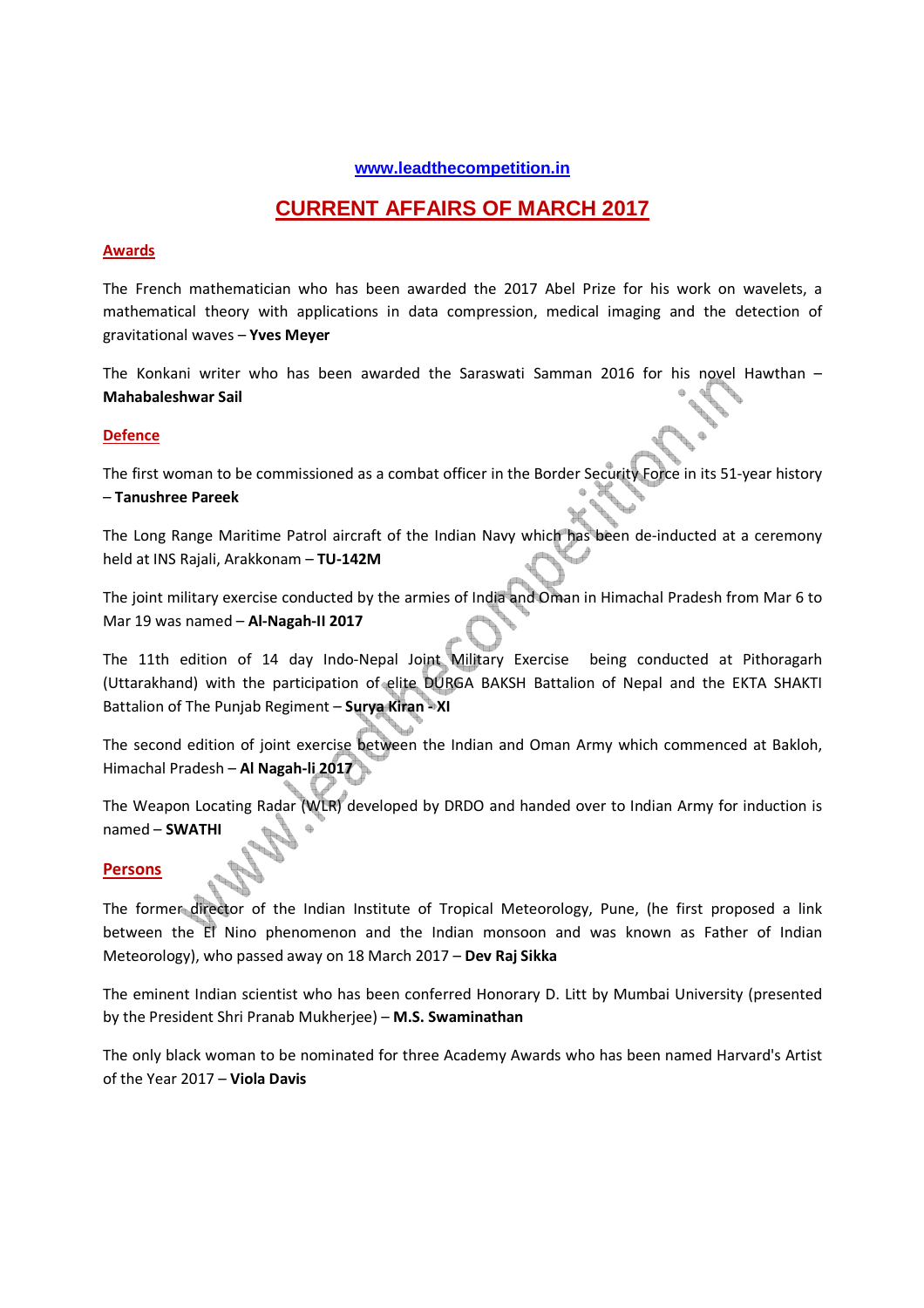The Telecom Secretary who has been chosen to be India's permanent representative to the World Trade Organisation with effect from 01 June 2017 – **J.S. Deepak** 

The American physician and researcher who passed away on 04 March 2017 (He had performed the first human liver transplant in 1963, and the first successful human liver transplant in 1967) – **Thomas E Starzl**

The Pakistan diplomat who has been elected to the post of Secretary General of SAARC succeeding Nepal's Arjun Bahadur Thapa – **Amjad Hussein B Sial**

The columnist, humorist, writer and playwright famous for his column Duniya Ne Undha Chasma in Gujarati who passed away on 01 Mar 2017 – **Tarak Mehta** 

#### **Sports**

The team which has the 2016-17 Deodhar Trophy cricket tournament defeating Indian B in the finals -**Tamil Nadu** 

The team which has won the 71st edition of Santosh Trophy football tournament defeating Goa in the finals – **West Bengal** 

The team which has won the 2016-17 Vijay Hazare Trophy defeating Bengal in the finals becoming the only team to win it five times – **Tamil Nadu**

The Indian cricketer who has set a new Indian record for having played the longest innings by facing 525 balls in a test match against Australia (Rahul Dravid held the record of facing 495 balls in 2004) -**Cheteswar Pujara** 

The Indian cricketer who has been appointed United Nations International Children's Emergency Fund (UNICEF) Cricket for Good ambassador for the upcoming ICC's Women's World Cup 2017 which is scheduled from June 24-23 July – **Sachin Tendulkar**

The Chairman of International Cricket Council who has resigned from his post after being in office for less than a year – **Shashank Manohar**

The Indian golfer who has won the Indian Open Golf tournament for the second successive time – SSP **Chawrasia** 

The badminton player from Taiwan who has won the All England Open Badminton Championship Women's Singles title – **Tai Tzu-ying** 

The Malaysian player who has won the All England Open Badminton Championships Men's Singles title – **Lee Chong Wei**

The former Portuguese footballer who has been appointed the head coach of India's U-17 football team by the All India Football Federation – **Luis Norton De Matos**

#### **Places**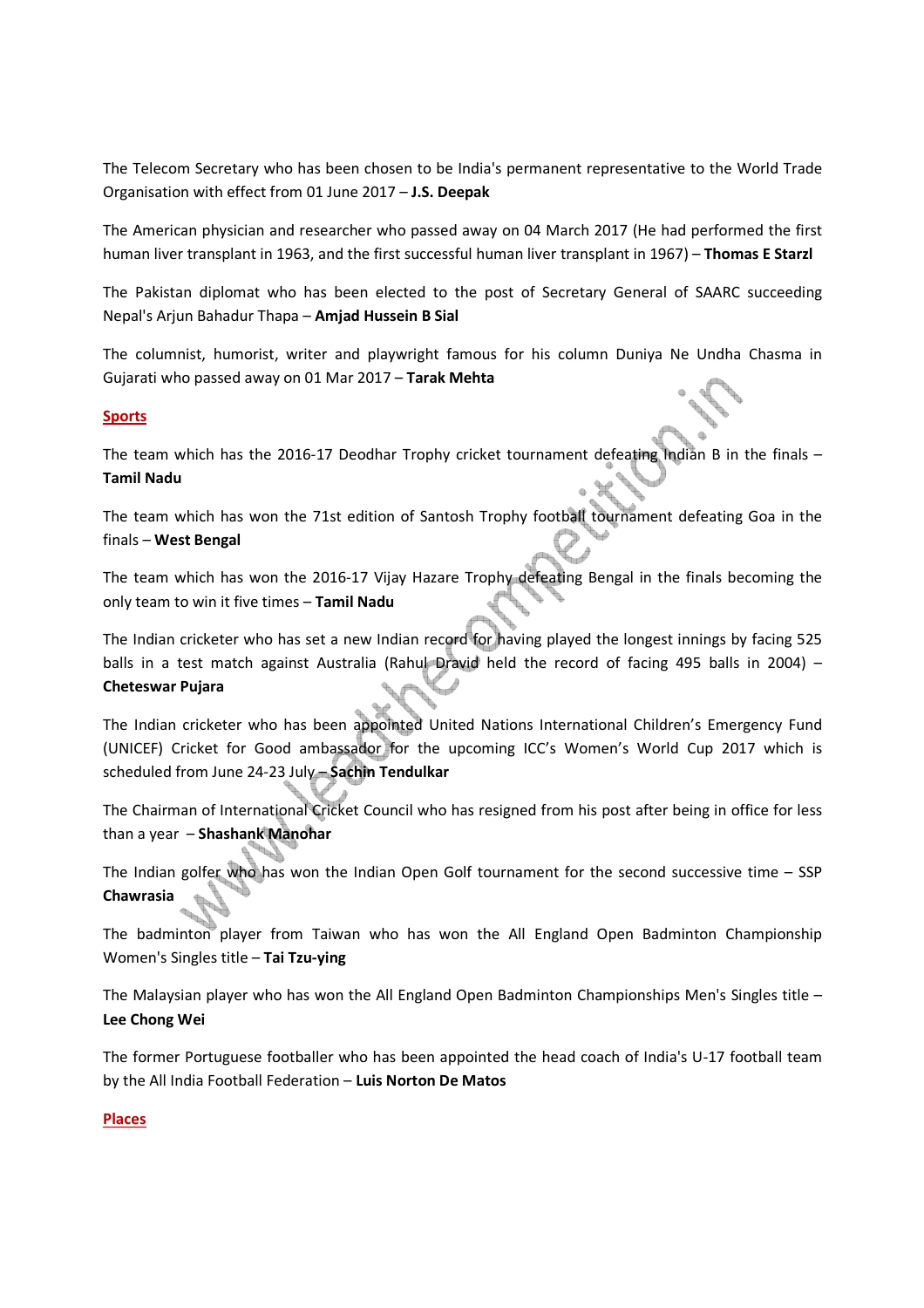The venue of World Conference on Environment 2017 organised by National Green Tribunal from 25 to 26 March 2017 – **New Delhi** 

The city in which the Indian Space Research Organisation has commissioned world's third largest hypersonic wind tunnel which will help in the launch of aerospace vehicles at hypersonic speed – **Thiruvananthapuram**

The venue of 3-day International Conference on Buddhism in the 21st Century – Perspectives and Responses to Global Challenges and Crises held from 17 to 19 Mar 17 (Inaugurated by His Holiness Dalai Lama and closing address by the Indian President Shri Pranab Mukherjee) – **Rajgir, Bihar**

The place in Himachal Pradesh at which India's first Pristine air-quality monitoring station has been dedicated to the nation by National Physical Laboratory – **Palampur** 

The place in Kerala where NTPC has installed India's largest floating solar photo voltaic plant – **Kayamkulam**

The place in Gujarat where India's longest Extra-dosed bridge (across Narmada) was dedicated to the nation by the Prime Minister Shri Narendra Modi – **Bharuch** 

The place in Punjab where country's largest national flag measuring 120 x 80 feet has been hoisted atop a 360-feet tall flag post – **Attari (Amritsar)**

The venue of 3 day festival Destination North East 2017 being organised by Ministry of Development of North Eastern Region from 6 to 8 March 2017 – **Chandigarh** 

The place in Haryana from which Swachh Shakti Saptah was launched by Union Minister of Drinking Water and Sanitation, Shri Narendra Singh Tomar – **Gurugram** 

#### **Indices and Ranks**

The rank of India in the Global Architecture Performance Index 2017 released by World Economic Forum (Switzerland, Norway and Sweden ranked 1, 2 and 3 respectively) – **87** 

India's rank in the World Happiness Report 2017 published by United Nations Sustainable Development Solutions Network (with Norway, Denmark and Iceland in the top 3 positions) – **122**

The rank of India in the Women in Politics (Women in Ministerial Positions) report released by UN Women and Inter-Parliamentary Union recently (first position - Bulgaria) – **88**

The rank of India in the Women in Politics (Women in Parliament) report released by UN Women and Inter-Parliamentary Union recently (frist position - Rwanda) – **148**

#### **Days and Themes**

The theme of International Women's Day observed on 08 March 2017 – *Women in the Changing World of Work: Planet 50-50 by 2030***; #Be Bold for Change**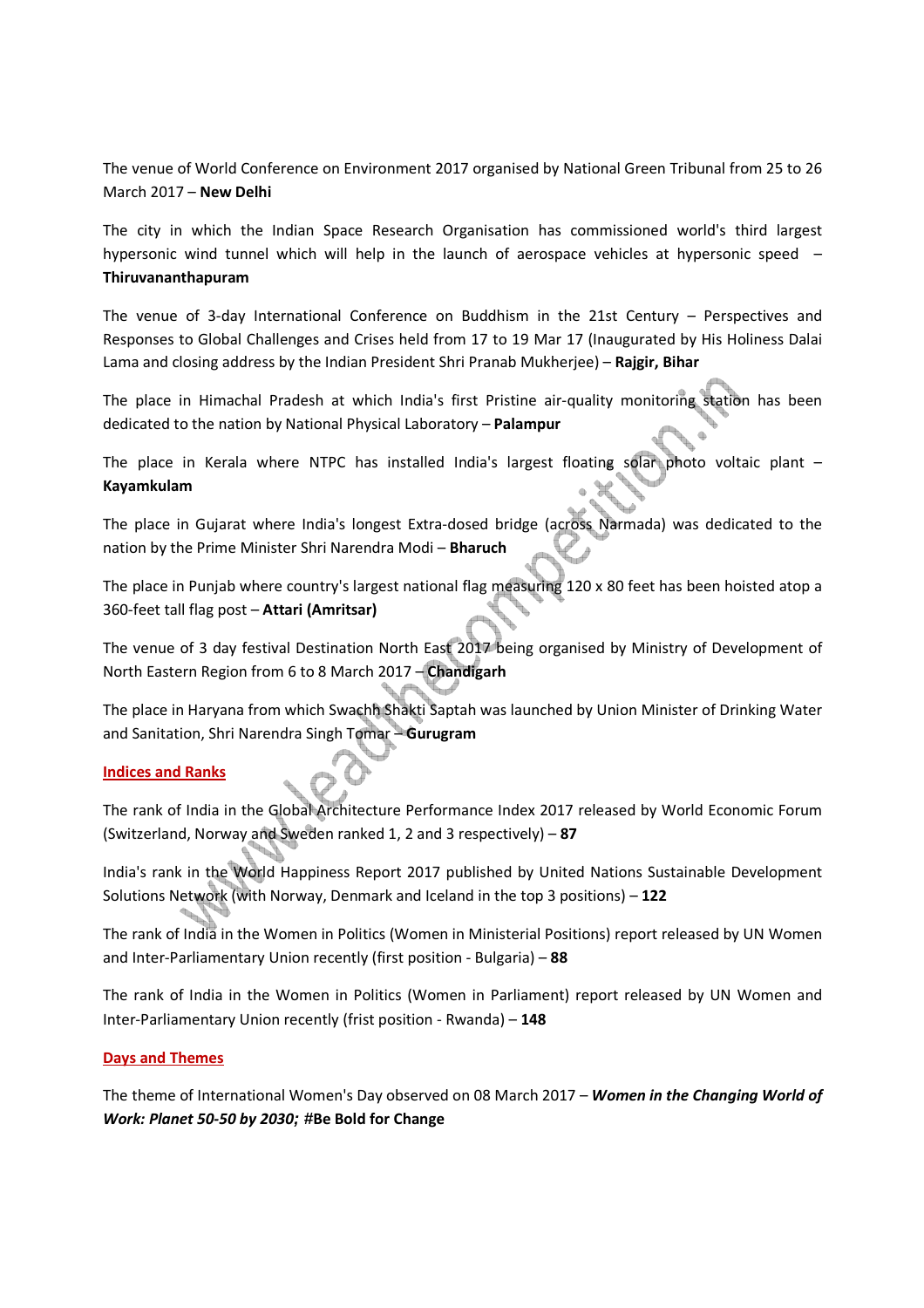The theme of Commonwealth Day observed on 13 March 2017 (second Monday of March) by Commonwealth of Nations – **A Peace-building Commonwealth** 

#### **Miscellaneous**

The 85-year old cinema theatre in New Delhi which has closed down permanently on 30 March 2017 with the screening of Raj Kapoor's films Mera Naam Joker and Sangam – **Regal Cinema**

The private sector bank which has launched a mobile banking app for rural customers named Mera iMobile (available in eleven Indian languages) – **ICICI Bank**

The river in New Zealand which has been granted the legal status of a person for the first time in the world – **Whanganui River**

The mission launched by the Central Government to achieve Blue Revolution (development of fisheries) is named – **Mission Fingerling**

The period of maternity leave which has been allowed under the Maternity Benefit Act, 1961 with the Materntiy Benefits (Amendments) Bill, 2016 passed by the Parliament recently – **26 weeks**

The Bengaluru based institution which has become the first Indian institute to be ranked (at 8th position) in the Top-10 list of Times Higher Education list of best small universities – **Indian Institute of Science**

The State which is scheduled to hold India's biggest river festival Namami Brahmaputra from March 31 to April 4 – **Assam** 

#### **Books in News**

Rekha - The Untold Story - Yasser Usman

The Rise of Sivagami: Book 1 of bahubali - Anand Neelakanthan

### **Important Days of March**

| Zero Discrimination Day: 01 March 2017          | World Wildlife Day: 03 March 2017       |
|-------------------------------------------------|-----------------------------------------|
| Designated by: UNAIDS                           | Designated by: United nations General   |
| Theme: Make Some Noise for #Zero Discrimination | Assembly                                |
| First Observed in: 2014                         | Theme: Listen to the Young Voices       |
|                                                 | First Observed in: 2014                 |
| World Hearing Day: 03 March 2017                | World Kidney Day: 09 March 2017         |
| Designated by: W.H.O.                           | Designated by: International Society of |
| Theme: Action for Hearing Loss, Make a Sound    | Nephrology (ISN) and the International  |
| Investment                                      | Federation of Kidney Foundations (IFKF) |
| First Observed in: 2007                         | Theme: Kidney Disease and Obesity       |
|                                                 | First Observed in: 2006                 |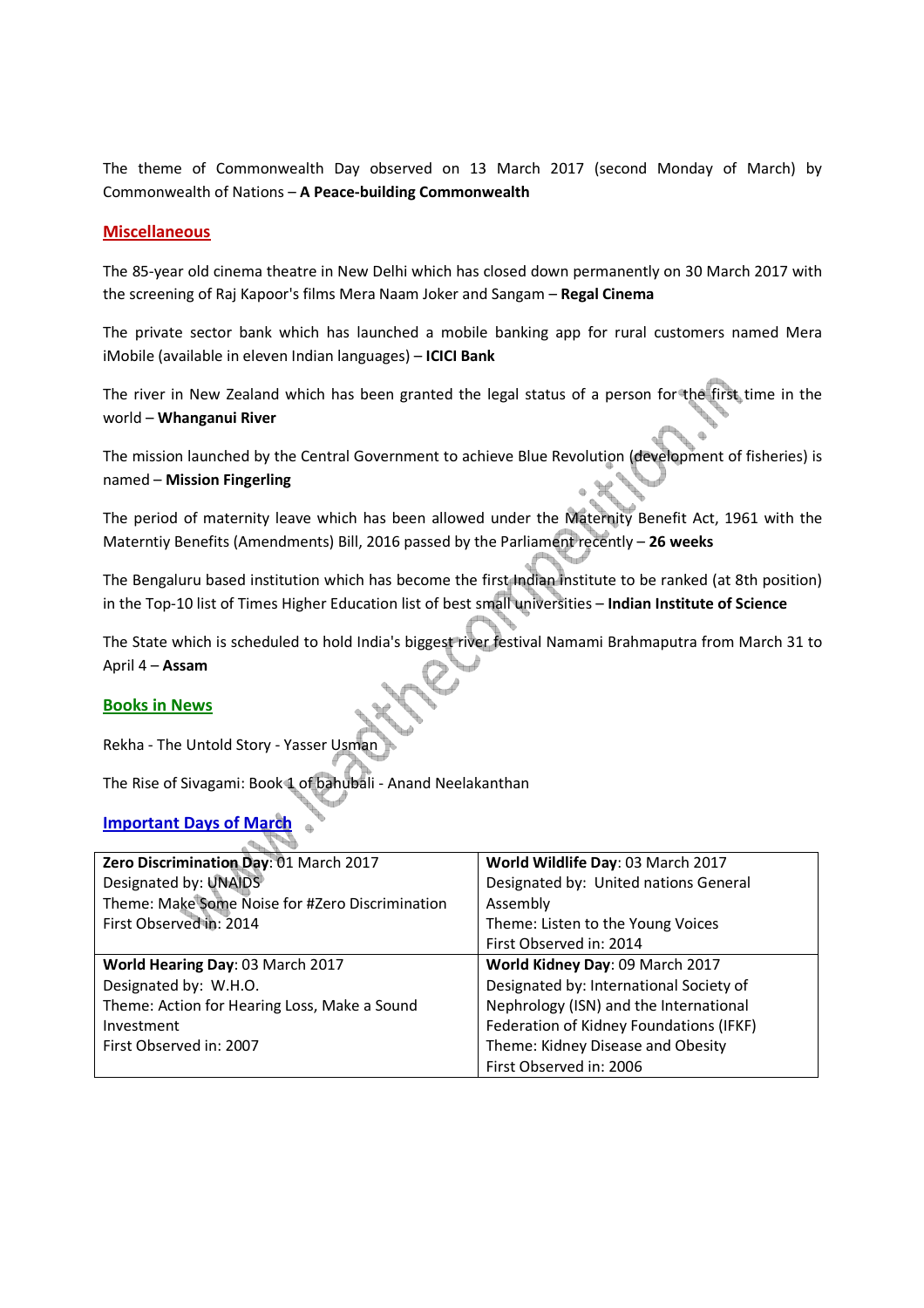| World Consumer Rights Day: 15 March 2017            | International Day of Happiness: 20 March 2017      |
|-----------------------------------------------------|----------------------------------------------------|
| Designated by: Consumers International              | Designated by: UN General Assembly                 |
| Theme: Building a Digital World Consumers can Trust | First Observed in: 2013                            |
| First Observed in: 1983                             |                                                    |
| <b>International Day for Elimination of Racial</b>  | International Day of Forests: 21 March 2017        |
| Discrimination: 21 March 2017                       | Designated by: UN General Assembly                 |
| Designated by: UN General Assembly                  | Theme: Forests and Energy                          |
| Theme: Racial profiling and incitement to hatred,   | First Observed in: 2013                            |
| including in the context of migration               |                                                    |
| First Observed in: 1966                             |                                                    |
| World Poetry Day: 21 March 2017                     | World Down Syndrome Day: 21 March 2017             |
| Designated by: UNESCO                               | Designated by: UN General Assembly                 |
| First Observed in: 2000                             | Theme: MyVoiceMyCommunity - Enabling               |
|                                                     | people with Down syndrome to speak up, be          |
|                                                     | heard and influence government policy and          |
|                                                     | action, to be fully included in the community      |
|                                                     | First Observed in: 2012                            |
| World Water Day: 22 March 2017                      | World Tuberculosis Day: 24 March 2017              |
| Designated by: UN General Assembly                  | Designated by: WHO                                 |
| Theme: Why Waste Water                              | Theme: Unite to end TB: Leave no one behind        |
| First Observed in: 1993                             | First Observed in: 1982                            |
| International Day for the Right to the Truth        | <b>International Day of Remembrance of Victims</b> |
| concerning Gross Human Rights Violations and for    | of Slavery and Transatlantic Slave Trade:          |
| the Dignity of Victims: 24 March 2017               | 25 March 2017                                      |
| Designated by: UN General Assembly                  | Designated by: UN General Assembly                 |
| First Observed in: 2011                             | Theme: Remember Slavery: Recognising the           |
|                                                     | Legacy and Contributions of People of African      |
|                                                     | Descent                                            |
|                                                     | First Observed in: 2008                            |
|                                                     |                                                    |

| Awardee                                           | <b>Brief Details</b>                                                                                                                                                                                                                                                                                                                                                                                                                                                 |
|---------------------------------------------------|----------------------------------------------------------------------------------------------------------------------------------------------------------------------------------------------------------------------------------------------------------------------------------------------------------------------------------------------------------------------------------------------------------------------------------------------------------------------|
| State of Rajasthan                                | The State has done lot of work to address the issue of declining child<br>sex ratio during the last one year which has improved from 929 in<br>2015-16 to 942 (till December, 2016). There had been a successful<br>state-wide awareness and advocacy campaigns for valuing the girl<br>child.                                                                                                                                                                       |
| <b>Chhanv Foundation (Sheroes</b><br>Cafe), Delhi | Sheroes' Hangout Café, started in 2015, is the world's first café run<br>by female acid attack survivors. The Café started up in the city of<br>Agra and serves tea and french fries. It is more than a triumph that<br>Sheroes Hangout has single-handedly generated much-needed<br>awareness of the issue and has since branched out from food and<br>drink. It now houses a library, art gallery and even an activism<br>center. It's set to expand even further. |
| Mizo Hmeichhe Insuihkhawm                         | Formed in 1974, it is the biggest women organization in the state of                                                                                                                                                                                                                                                                                                                                                                                                 |
| Pawl (MHIP), Mizoram                              | Mizoram, which has made a great impact in promoting the status of                                                                                                                                                                                                                                                                                                                                                                                                    |

**Nari Shakti Puraskar - 2016**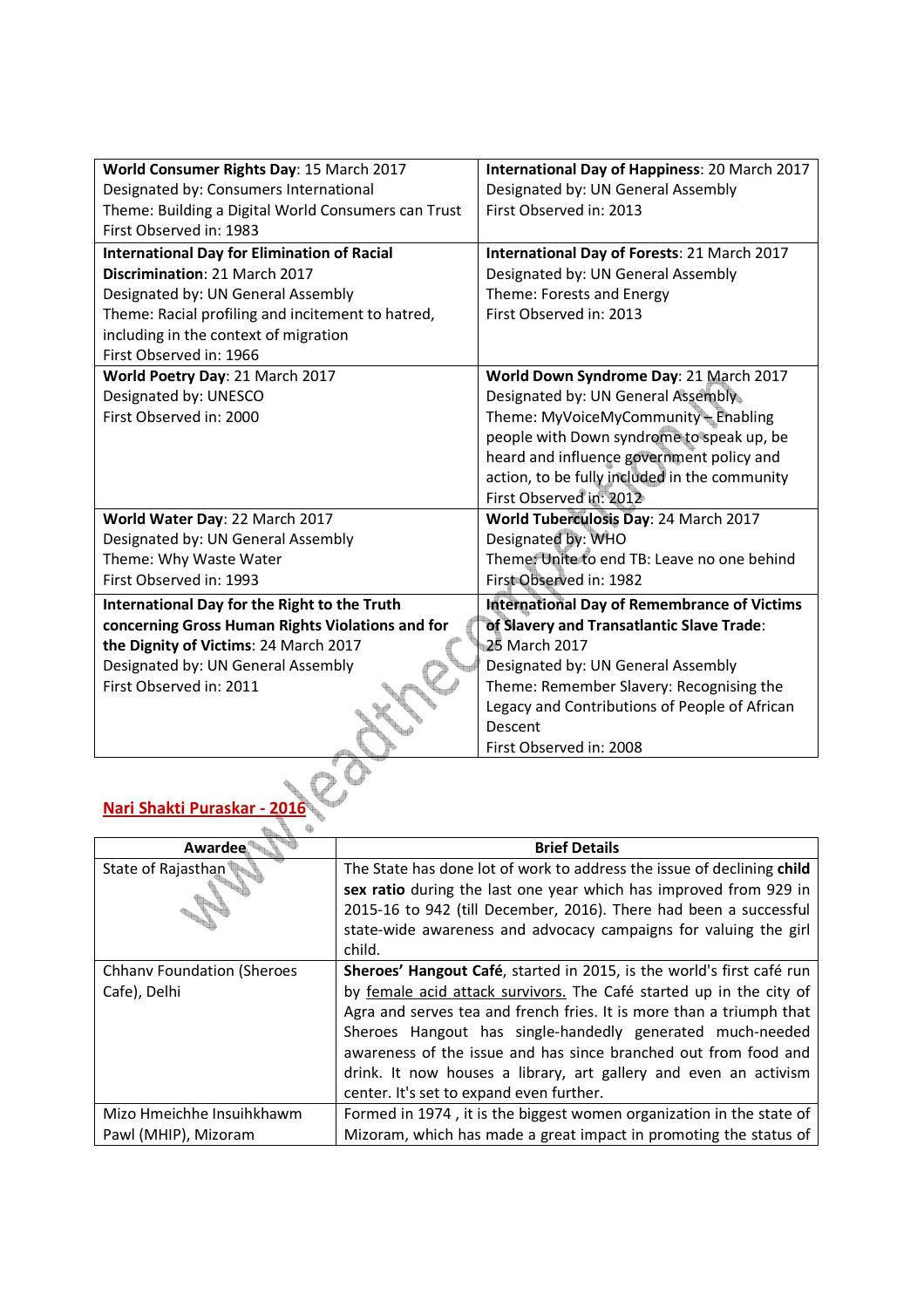|                                | women in Mizoram Creation of strong political will among the             |
|--------------------------------|--------------------------------------------------------------------------|
|                                | women of Mizoram has been the major achievement of MHIP. These           |
|                                | achievements are reflected through 33% of reservation of women in        |
|                                | the Aizawl Municipal Council (AMC). Similar is the case in the Local     |
|                                | Council (LC) and Village Council (VC) which have been approved by        |
|                                | the Government.                                                          |
| Sadhana Mahila Sangha,         | Sadhana Mahila Sangha works towards the dignity and violence free        |
| Karnataka                      | right to life for all street based women workers with a vision to build  |
|                                | a world where all marginalized communities live in an environment        |
|                                | of mutual respect and dignity. It has an empowerment initiative for      |
|                                | women in sex work in Bangalore, Karnataka. The Sangha has been           |
|                                | engaged with street sex workers for over 15 years and addresses          |
|                                | issues of health, safety and violence against women working in the       |
|                                | street.                                                                  |
| Shikshit Rojgar Kendra         | Established on 15 August 1987 by a group of youths along with Mr.        |
| Prabandhak Samiti, Rajasthan   | Rajan Choudhary the organization has exclusively promoted girl           |
|                                | education, prevented child marriages & fought against dowry              |
|                                | practitioners for all these years in Rajasthan.                          |
| Tripunithura Kathakali Kendram | Formed in 1975, the troupe has the record of making 800                  |
| Ladies Troupe, Kerala          | performances of Kathakali, which is a male dominated art form.           |
| Ms. Amruta Patil, Goa          | Ms. Amruta Patil is a writer, painter and India's first female graphic   |
|                                | novelist. Her novel Adi Parva based on the Mahabharat, Puranas and       |
|                                | tradition of oral storytellers was selected as one of the year 2012's    |
|                                | best graphic novels by comic book historian Paul Gravett.                |
| Ms. Amala Akkineni, Telangana  | Ms. Amala Akkineni is co-founder and Chairperson of Blue Cross of        |
|                                | Hyderabad, a registered animal welfare organization working since        |
|                                | 1993 for the welfare of animals in Hyderabad and extending support       |
|                                | to other groups.                                                         |
| Ms. Anatta Sonney, Karnataka   | Scientist at ISRO, she is recipient of Astronautical Society of India    |
|                                | Team award for her contribution towards Mars Orbiter Mission and         |
|                                | <b>ISRO</b><br>Excellence<br>award for 'Chandrayaan-1<br>Team<br>Payload |
|                                | Instruments, Science Data center and Mission operations'.                |
| Ms. Anoyara Khatun, West       | Ms. Anoyara khatun, a survivor of trafficking, works towards the         |
| Bengal                         | prevention of child marriage, child trafficking, child labour and        |
|                                | domestic violence. She is popularly known as Malala of Bengal and        |
|                                | has been working with the Dahadia Social Welfare Society since           |
|                                | 2007.                                                                    |
| Ms. B. Codanayaguy, Puducherry | Scientist at ISRO, her specific contributions for PSLV C37 include all   |
|                                | the solid motors for the PSLV C37 launch vehicle.                        |
| Ms. Bano Haralu, Nagaland      | A pioneering television she has been involved with environment           |
|                                | conservation since 2010. She pioneered a bird and wildlife survey for    |
|                                | the Forest Department leading to the publication of the book on          |
|                                | 'Birds of Nagaland'. She along with a team highlighted the slaughter     |
|                                | of hundreds of thousands of the migratory Amur Falcons in Pangti         |
|                                | under Wokha district, Nagaland. This and other combined efforts led      |
|                                | to convincing the Pangti Village Council from enforcing a ban on the     |
|                                | killing and trapping of the Amur Falcons.                                |
| Ms. Deepa Mathur, Rajasthan    | Ms. Deepa Mathur founded an NGO named Quality of Life                    |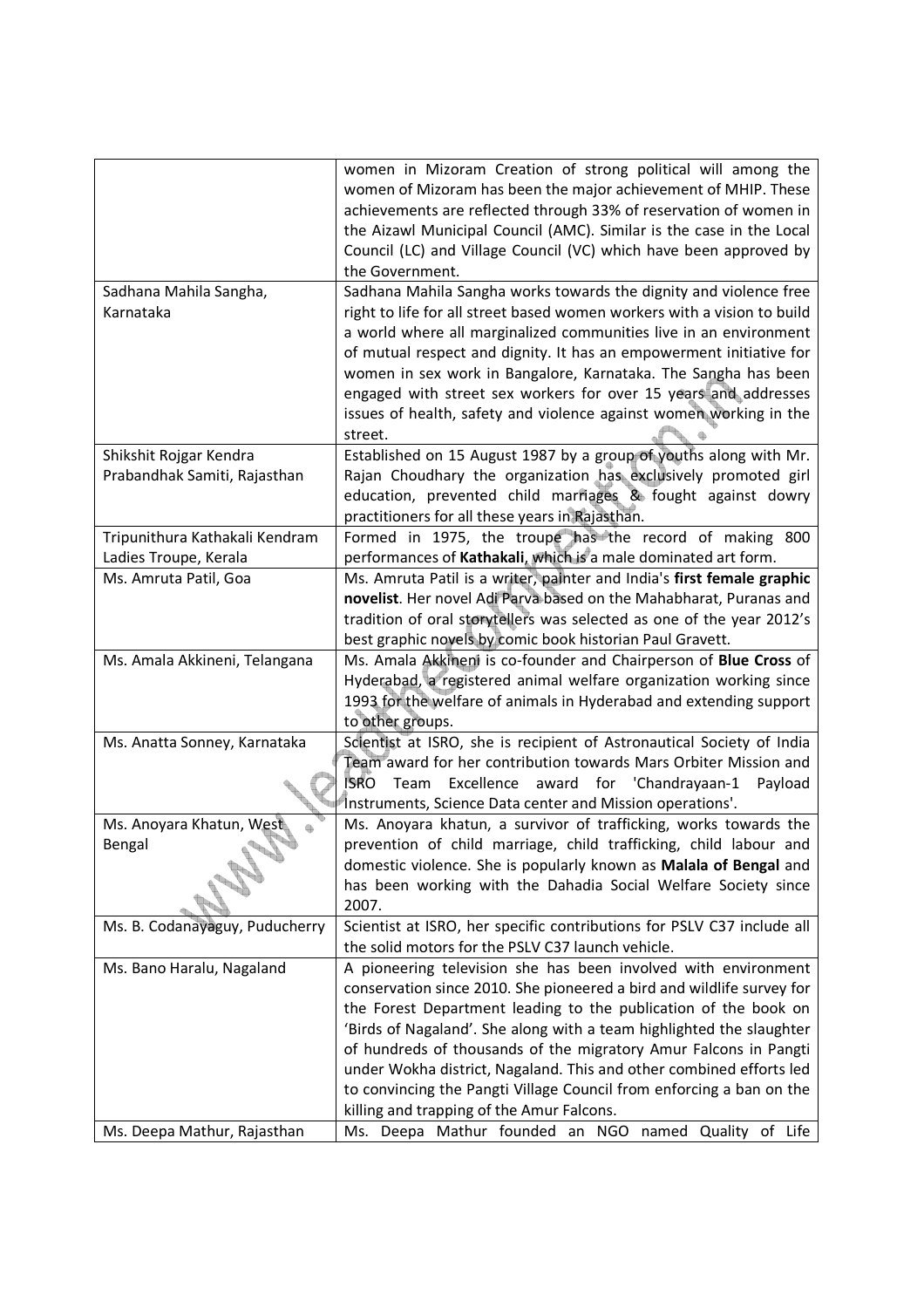|                                 | Improvement Society (QUALIS), 2008 in to promote artisans and          |
|---------------------------------|------------------------------------------------------------------------|
|                                 | craftsmen working in Rajasthan.                                        |
| Ms. Divya Rawat, Uttarakhand    | She is a social entrepreneur who promotes mushroom cultivation as      |
|                                 | a means of sustainable livelihood among villages situated in remote    |
|                                 | areas of Uttarakhand. She uses mushroom cultivation as a tool to       |
|                                 | stop migration of people from hills in search of sustainable           |
|                                 | livelihood.                                                            |
| Dr. Ilse Kihler Rollefson,      | Dr. Ilse Köhler Rollefson, a veterinarian who arrived in Rajasthan in  |
| Rajasthan                       | 1991 for a research project on animal husbandry, has dedicated her     |
|                                 | life to the Raikas (Rajasthan's Nomadic Tribe) and camels. She has     |
|                                 | set up an NGO called the Lokhit Pashu Palak Sansthan (LPPS) in Pali,   |
|                                 | Rajasthan that serves as an advocacy group for the Raikas and their    |
|                                 | camels.                                                                |
| Ms. Janki Vasant, Gujarat       | She is a founder of nongovernmental organization Samvedana             |
|                                 | whose motto is "not just education, but quality education is the right |
|                                 | of every child". Over the past 14 years, she is working with           |
|                                 | underprivileged communities and rural areas around the city of         |
|                                 | Ahmedabad.                                                             |
| Dr. Kalpana Shankar, Tamil Nadu | She is the Chairperson & Managing Trustee of Hand in Hand India,       |
|                                 | an organization working on women SHGs, livelihoods, child labour,      |
|                                 | strengthening citizen participation and sustainable development        |
|                                 | Natural Resource Management<br>through<br>Solid<br>and<br>Waste        |
|                                 | Management for 21 years in Tamil Nadu.                                 |
| Ms. Kalyani Pramod              | A graduate of textile design from NID, she has documented the          |
| Balakrishnan, Tamil Nadu        | camel belt weaving of Rajasthan, the Bedouin craft of the Middle       |
|                                 | East. She worked with the Toda's of the Nilgiris and motivated them    |
|                                 | to present their work at the Victoria and Albert Museum, London.       |
| Ms. Mumtaz Kazi, Maharashtra    | Ms. Mumtaz Kazi is Asia's first woman who drives a diesel train. She   |
|                                 | drove her first train only at the age of 20 years. In 1995, her name   |
|                                 | featured in LIMCA Book of Records as first lady diesel locomotive      |
|                                 | driver.                                                                |
| Dr. Nandita Shah, Tamil Nadu    | Dr. Nandita Shah is a homeopath by profession and founder of           |
|                                 | Sanctuary for Health and Reconnection to Animals and Nature            |
|                                 | (SHARAN). SHARAN is a non-profit organization devoted to               |
|                                 | spreading awareness about holistic health and an ecologically          |
|                                 | sustainable compassionate lifestyle.                                   |
| Ms. Pallavi Fauzdar, Delhi      | She is an Adventure Motorcyclist. She is the first Motorcyclist in the |
|                                 | world to conquer 8 Mountain Passes Above 5000 meters altitude in       |
|                                 | a single trip covering 3500 kms of tough mountain terrain of           |
|                                 | Himachal, Leh, Ladakh and Kashmir valley. She has been the first       |
|                                 | motorcylist to reach the top of the highest and the toughest           |
|                                 | mountain pass in the world, The Mana Pass, Uttarakhand at an           |
|                                 | altitude of 5638 meters or 18774 feet. She is also the First Female    |
|                                 | Rider to reach the highest lake in the world on motorcycle, the Deo    |
|                                 | Tal at an altitude of 17950 feet above sea level.                      |
| Ms. Pamela Malhotra, Karnataka  | She is the co-founder of SAI (Save Animals Initiative) Sanctuary in    |
|                                 | the Kodagu district of Karnataka. She along with her husband, Dr.      |
|                                 | Anil Malhotra bought the 55 acres of land and began afforestation      |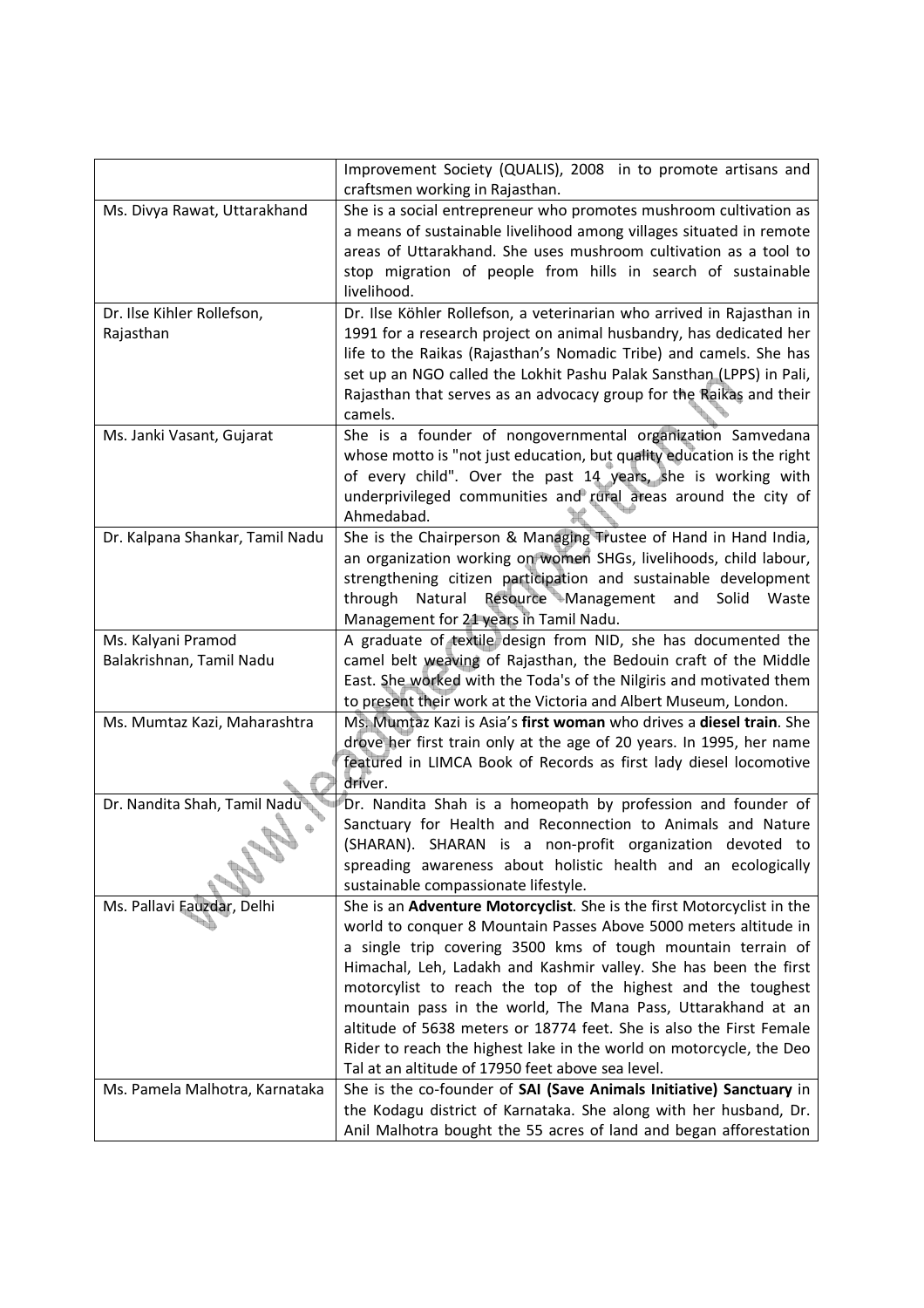|                               |                              | work which in 23 years has led to the establishment of one-of-its         |
|-------------------------------|------------------------------|---------------------------------------------------------------------------|
|                               |                              | kind wildlife sanctuary spread over 300 acres, the only private           |
|                               |                              | sanctuary in the country.                                                 |
| Ms. Qamar Dagar, Delhi        |                              | She is a professional Pictorial Calligrapher who has been working to      |
|                               |                              | orient people around the art of calligraphy. She is the founder           |
|                               |                              | Director of Qalamkaari Creative Calligraphy Trust, Delhi and has          |
|                               |                              | organized and curated International Calligraphy festivals "Qalam-         |
|                               |                              |                                                                           |
|                               |                              | Aatma" in Delhi and Jaipur.                                               |
|                               | Ms. Reema Sathe, Maharashtra | Ms. Reema Sathe is Founder & Director of Happy Roots Foods &              |
|                               |                              | Beverages India Pvt. Ltd., a social enterprise that works on socio-       |
|                               |                              | economic development and inclusive growth of marginal farmers             |
|                               |                              | and rural women in India. She has developed a direct agri-produce         |
|                               |                              | sourcing network of 12,000 small and tribal farmers in Maharashtra.       |
| Ms. Ringyuichon Vashum,       |                              | Ms. Ringyuichon Vashum is a Social Activist for Women and Child           |
| Manipur                       |                              | Rights Issues in Ukhrul District, Manipur. She has been constantly        |
|                               |                              | working for empowering the underprivileged women through micro            |
|                               |                              | credit by orienting and monitoring their Income Generating                |
|                               |                              | Activities (IGAs). She counsels and encourages them for alternative       |
|                               |                              | livelihood from growing marijuana/ganja or poppy for opium or illicit     |
|                               |                              | sale of narcotic drugs, etc. to handloom weaving, embroidery, food        |
|                               |                              | and fruit processing, organic farming, poultry and so on.                 |
|                               |                              |                                                                           |
| Ms. Sangita Iyer, Kerala      |                              | Ms. Sangita Iyer is a multiple award-winning nature and wildlife          |
|                               |                              | journalist, documentary film maker and biologist. She is the              |
|                               |                              | Executive Producer & Director of the internationally acclaimed and        |
|                               |                              | United Nations nominated documentary "Gods in Shackles" that              |
|                               |                              | reveals the truth behind the glamorous cultural festivals where           |
|                               |                              | temple elephants are exploited for profit under the guise of culture      |
|                               |                              | and religion.                                                             |
| Ms. Smita Tandi, Chhattisgarh |                              | A constable with Chhattisgarh Police, Smita, along with her friends       |
|                               |                              | started a group 'Jeevandeep'in 2015 to provide financial help to          |
|                               |                              | poor people in order to enable them to access medical treatment.          |
|                               |                              | They collect money through their Facebook page which has 7 lakh           |
|                               |                              | followers.                                                                |
| Ms. Sumitra Hazarika, Assam   |                              | Ms. Sumitra Hazarika is an international medal winner Athlete and         |
|                               |                              | President of Mission for Integration, Gender Equalization, Harmony        |
|                               |                              | and Fight against Threat (MIGHT). She is an activist with missionary      |
|                               |                              |                                                                           |
|                               |                              | zeal for eradication of various social ills viz. child marriage, dowry    |
|                               |                              | demand, child labour, child and women trafficking, domestic               |
|                               |                              | violence and sexual abuses of women at work place etc. She is also        |
|                               |                              | an author and writing columns in newspapers and magazines.                |
| Ms. Sunita Singh Chocken,     |                              | She is a die-hard mountaineer with around 10 years of experience in       |
| Haryana                       |                              | climbing<br>Mountaineering,<br>Rock<br>and<br>water-sports.<br>life<br>or |
|                               |                              | professional. She is the youngest girl of Haryana to have scaled the      |
|                               |                              | highest peak, Mt. Everest by 2011.                                        |
| Ms. Subha Varier, Kerala      |                              | Scientist at ISRO, she was instrumental in inducting and globalizing      |
|                               |                              | onboard Video Systems in all the ISRO Launch vehicle programmes.          |
| Ms. Tiasa Adhya, West Bengal  |                              | A conservationist, she started the Fishing Cat Project in 2010 to         |
|                               |                              | conserve Fishing Cats in the human dominated Howrah district in           |
|                               |                              |                                                                           |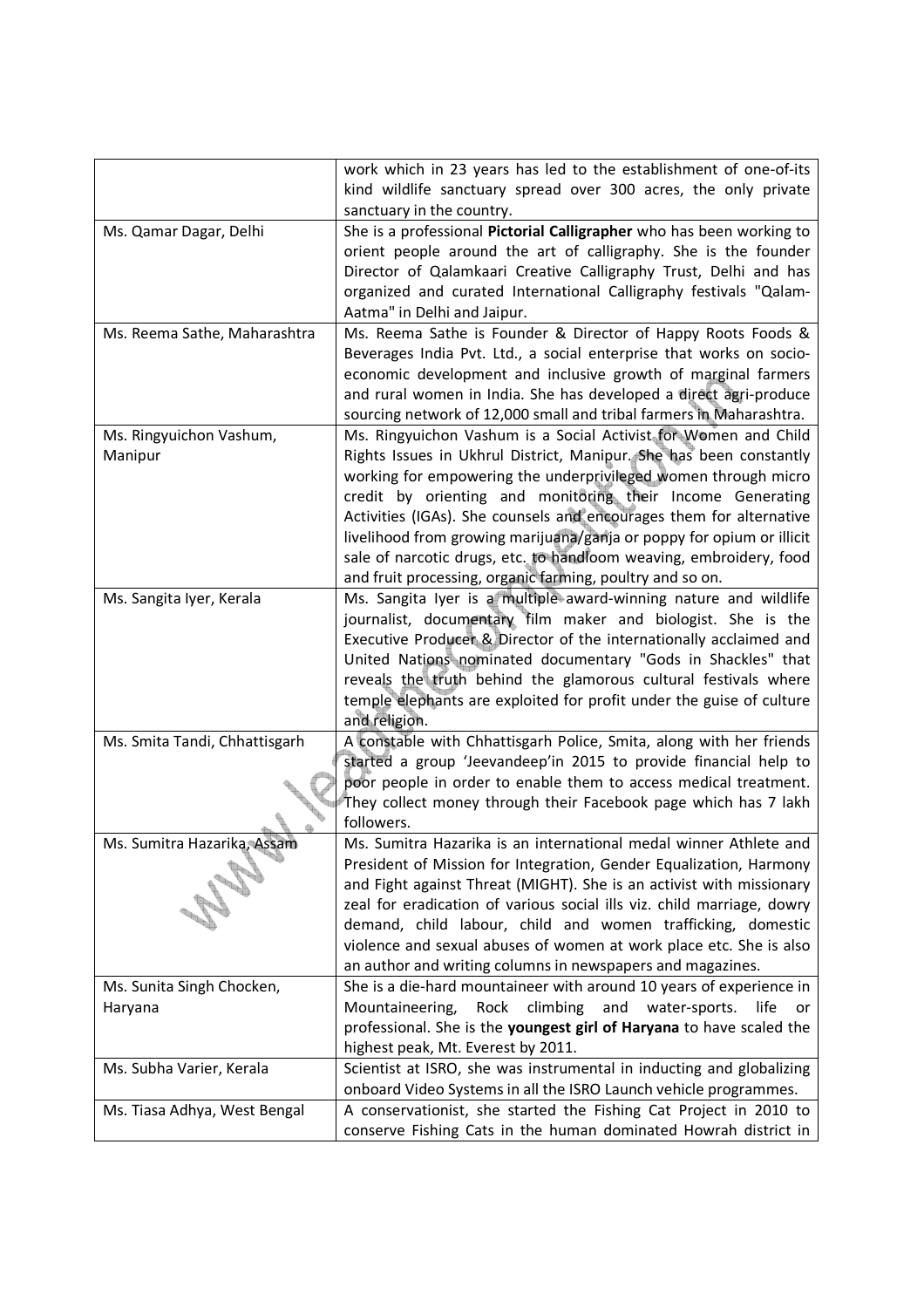|                              | West Bengal and to mainstream its conservation. She tried to instill a<br>sense of pride in conserving their State Animal which is threatened<br>due to ongoing habitat destruction.                                                                                                                                                    |
|------------------------------|-----------------------------------------------------------------------------------------------------------------------------------------------------------------------------------------------------------------------------------------------------------------------------------------------------------------------------------------|
| Ms. V. Nanammal, Tamil Nadu  | Ms. V. Nanammal is a Nonagenarian (97 year old) yoga enthusiast.<br>Practicing yoga since she was 8, she has mastered more than 50<br>kinds of asanas. As many as 600 students of Nanammal are teaching<br>yoga across the world. She has participated in 100 competitions so<br>far.                                                   |
| Ms. Zuboni Humstoe, Nagaland | Ms. Zuboni Humtsoe founded a company named Preciousmelove<br>(PML) in 2011, through Facebook with an initial capital of Rs. 3500,<br>saved from college scholarship money. PML managed by an all girls<br>team is an online fashion brand selling premium Nagaland designs<br>for women, accessories, vintage clothing and handicrafts. |

### **National Health Policy - 2017**

National Health Policy - 2017: Specific Goals and Objectives

The Union Cabinet chaired by the Prime Minister Shri Narendra Modi in its meeting on 15.3.2017, has approved the National Health Policy, 2017 (NHP, 2017). It aims at achieving universal health coverage and delivering quality health care services to all at affordable cost.

The indicative, quantitative goals and objectives are outlined under three broad components viz. A. Health status and programme impact, B. Health systems performance and C. Health system strengthening.

### **A. Health Status and Programme Impact**

- 1. Life Expectancy and healthy life
	- (a) Increase Life Expectancy at birth from 67.5 to 70 by 2025.
	- (b) Establish regular tracking of Disability Adjusted Life Years (DALY) Index as a measure of burden of disease and its trends by major categories by 2022.
	- (c) Reduction of TFR to 2.1 at national and sub-national level by 2025.

### 2. Mortality by Age and/ or cause

- (a) Reduce Under Five Mortality to 23 by 2025 and MMR from current levels to 100 by 2020.
- (b) Reduce infant mortality rate to 28 by 2019.
- (c) Reduce neo-natal mortality to 16 and still birth rate to "single digit" by 2025.
- 3. Reduction of disease prevalence/ incidence
	- (a) Achieve global target of 2020 which is also termed as target of 90-90-90, for HIV / AIDS i. e,- 90% of all people living with HIV know their HIV status, - 90% of all people diagnosed with HIV infection receive sustained antiretroviral therapy and 90% of all people receiving antiretroviral therapy will have viral suppression.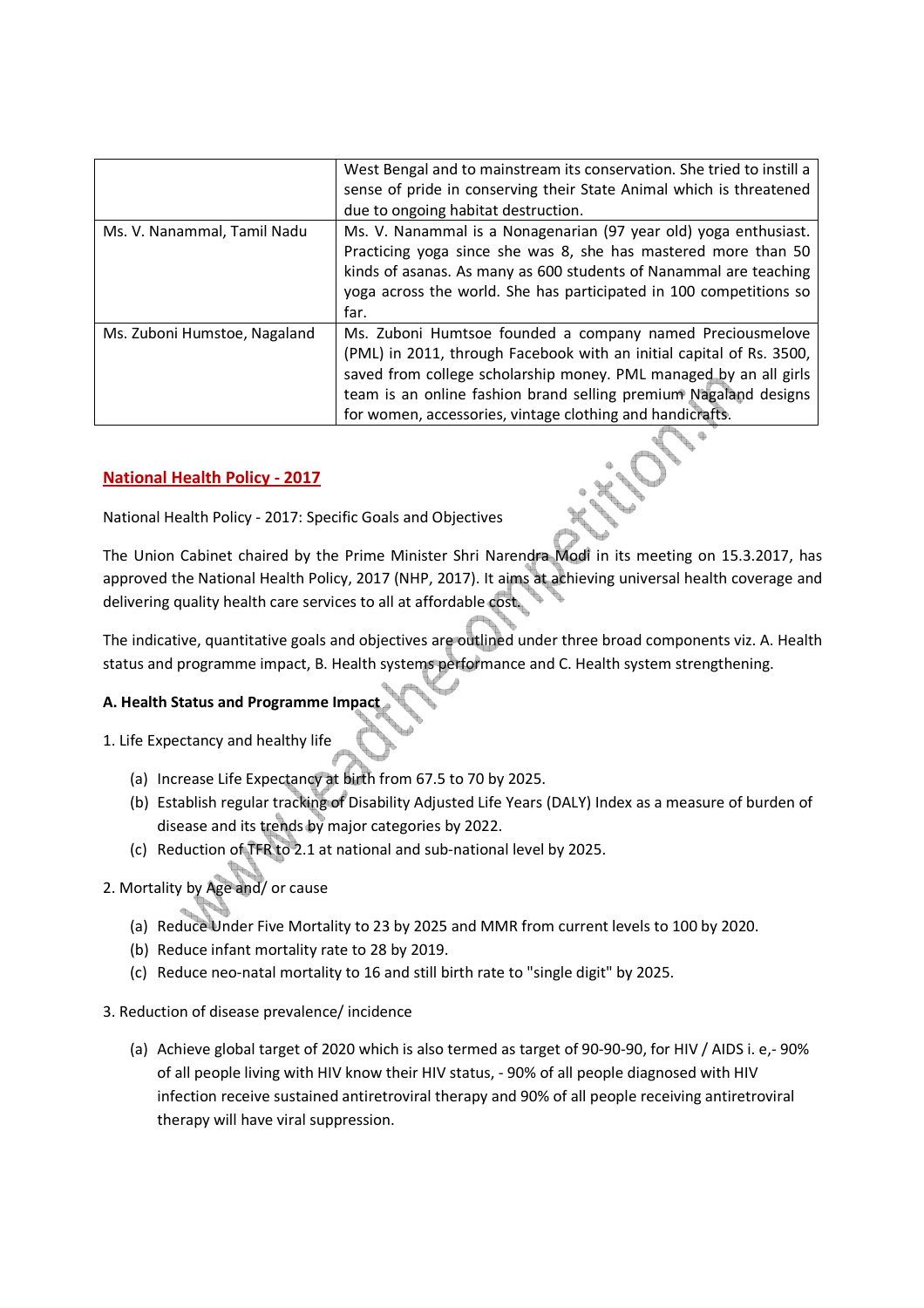- (b) Achieve and maintain elimination status of Leprosy by 2018, Kala-Azar by 2017 and Lymphatic Filariasis in endemic pockets by 2017.
- (c) To achieve and maintain a cure rate of > 85% in new sputum positive patients for TB and reduce of new cases, to reach elimination status by 2025.
- (d) To reduce the prevalence of blindness to 0.25/ 1000 by 2025 and disease burden by one third from current levels.
- (e) To reduce premature mortality from cardiovascular diseases, cancer, diabetes or chronic respiratory diseases by 25% by 2025.

### **B. Health Systems Performance**

- 1. Coverage of Health Services
	- (a) Increase utilization of public health facilities by 50% from current levels by 2025.
	- (b) Antenatal care coverage to be sustained above 90% and skilled attendance at birth above 90% by 2025.
	- (c) More than 90% of the newborn are fully immunized by one year of age by 2025.
	- (d) Meet need of family planning above 90% at national and sub national level by 2025.
	- (e) 80% of known hypertensive and diabetic individuals at household level maintain 'controlled disease status' by 2025.
- 2. Cross Sectoral goals related to health
	- (a) Relative reduction in prevalence of current tobacco use by 15% by 2020 and 30% by 2025.
	- (b) Reduction of 40% in prevalence of stunting of under-five children by 2025.
	- (c) Access to safe water and sanitation to all by 2020 (Swachh Bharat Mission).
	- (d) Reduction of occupational injury by half from current levels of 334 per lakh agricultural workers by 2020.
	- (e) National/ State level tracking of selected health behaviour.

### **C. Health Systems strengthening**

- 1. Health finance
	- (a) Increase health expenditure by Government as a percentage of GDP from the existing 1.15% to 2.5 % by 2025.
	- (b) Increase State sector health spending to > 8% of their budget by 2020.
	- (c) Decrease in proportion of households facing catastrophic health expenditure from the current levels by 25%, by 2025.
- 2. Health Infrastructure and Human Resource
	- (a) Ensure availability of paramedics and doctors as per Indian Public Health Standard (IPHS) norm in high priority districts by 2020.
	- (b) Increase community health volunteers to population ratio as per IPHS norm, in high priority districts by 2025.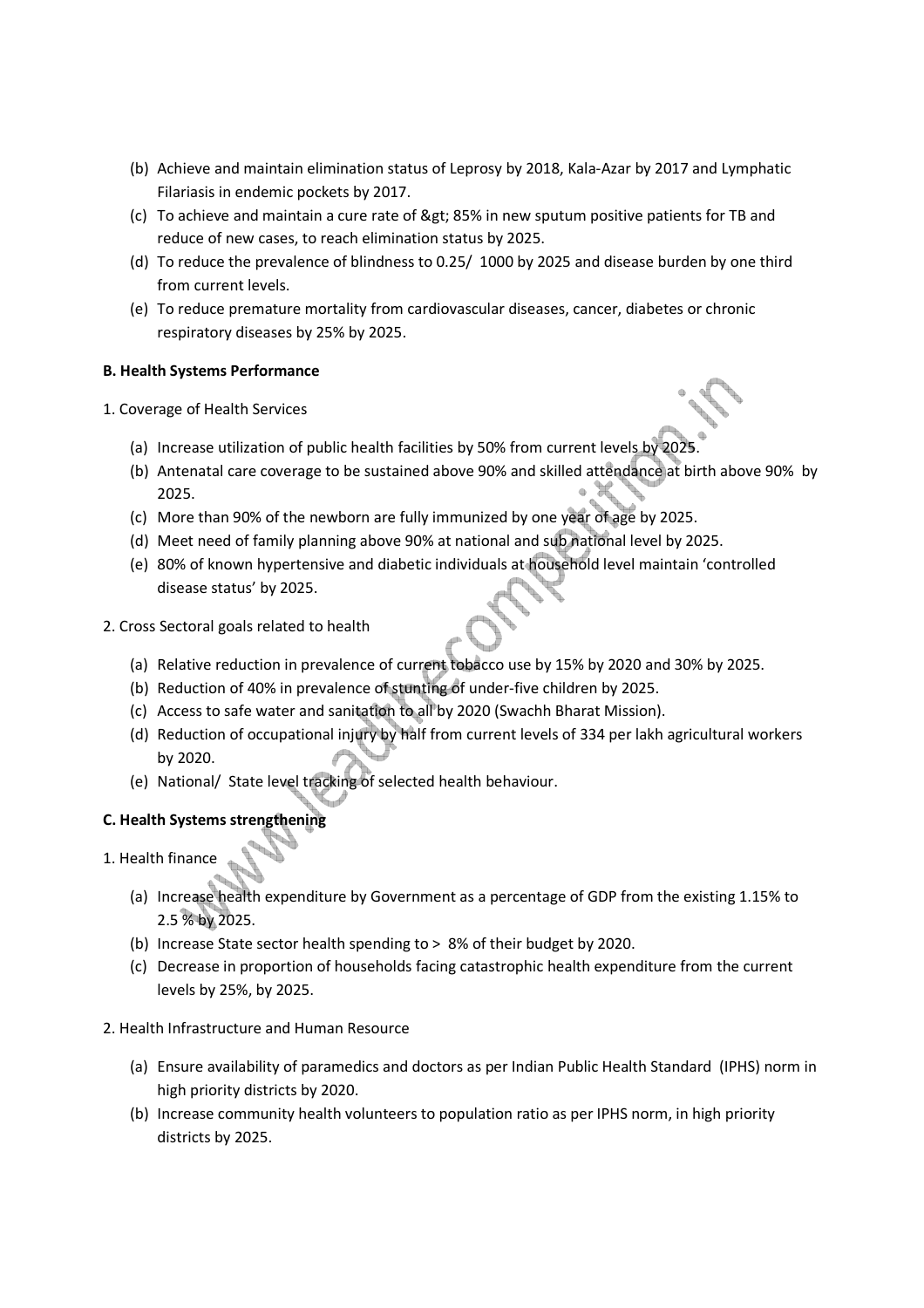- (c) Establish primary and secondary care facility as per norms in high priority districts (population as well as time to reach norms) by 2025.
- 3. Health Management Information
	- (a) Ensure district-level electronic database of information on health system components by 2020.
	- (b) Strengthen the health surveillance system and establish registries for diseases of public health importance by 2020.
	- (c) Establish federated integrated health information architecture, Health Information Exchanges and National Health Information Network by 2025.

### **Visitors Award 2017**

Visitor's Award for the Best University 2017 - Jawaharlal Nehru University

Visitor's Award for Innovation - Dr. Deepak Pant from Central University of Himachal Pradesh

Visitor's Award for Research - Dr. Shyam Sunder from Banaras Hindu University and Prof. Niranjan Karak from Tezpur University.

### **BCCI Annual Awards 2015-16**

Col. CK. Nayudu Lifetime Achievement Award: **Rajinder Goel, Padmakar Shivalkar**

BCCI Lifetime Achievement Award for Women: **Shantha Rangaswamy**

BCCI Special award: **VV Kumar, Late Ramakant Desai**

Polly Umrigar Award: **Virat Kohli**

Dilip Sardesai award (For India's best cricketer in the West Indies series 2016): **Ravichandran Ashwin**

#### **Woman Cricketers**

Jagmohan Dalmiya Award [Best Woman cricketer (Sr.) of 2015-16]: **Mithali Raj** of Railways

Jagmohan Dalmiya Award [Best Woman cricketer (Jr.) of 2015-16]: **Deepti Sharma** of Uttar Pradesh

Best Umpire in Domestic cricket in 2015-16: **Nitin Menon**

Best performance in BCCI Domestic tournaments of 2015-16: **Mumbai Cricket Association**

#### **Ranji Trophy**

Lala Amarnath Award for the best all-rounder in the Ranji Trophy 2015-16: **Jalaj Saxena** of Madhya Pradesh

Lala Amarnath Award for the best all-rounder in domestic limited-overs competitions, 2015-16: **Axar Patel** of Gujarat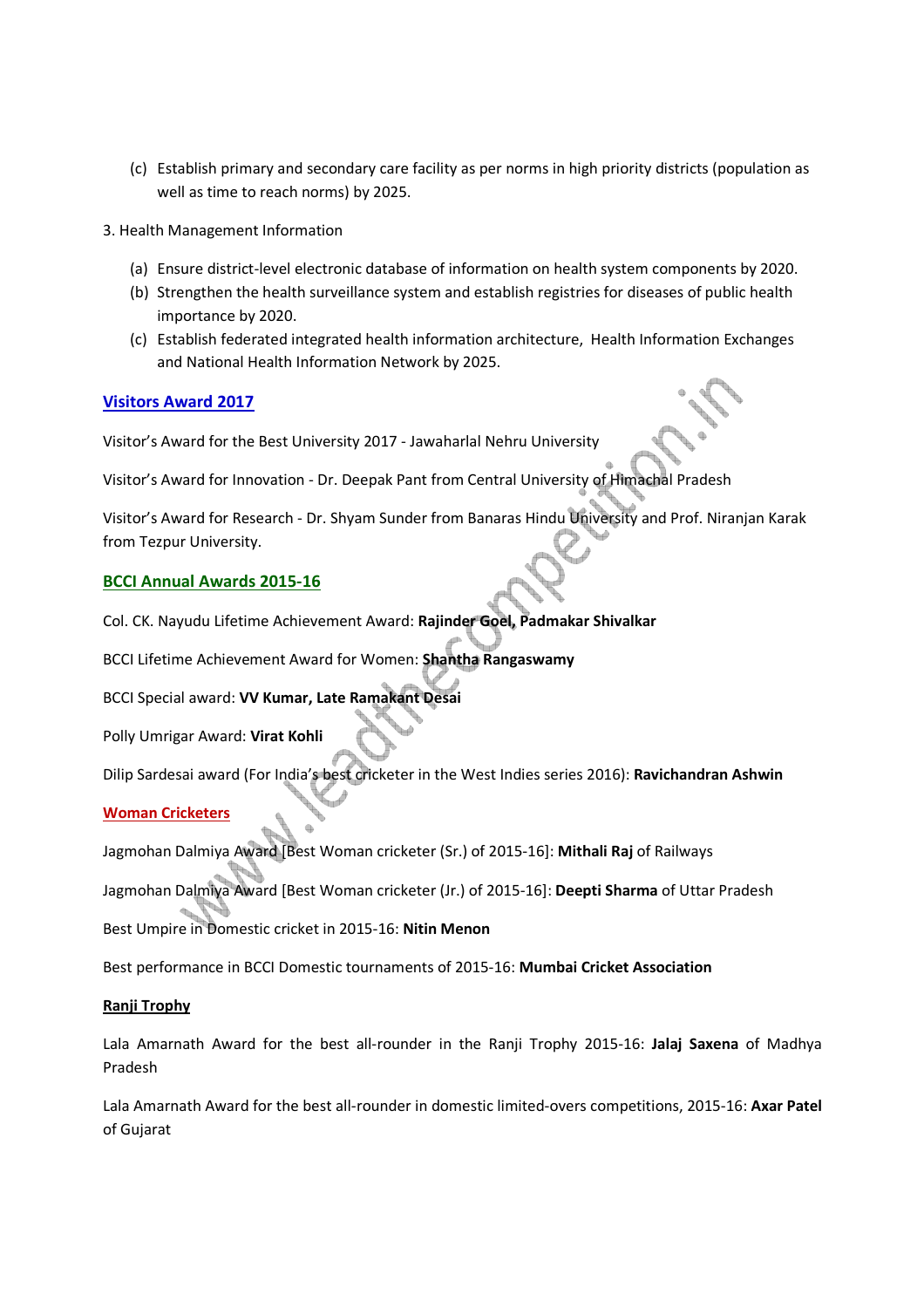Madhavrao Scindia Award (Highest scorer in the Ranji Trophy 2015-16): **Shreyas Iyer** of Mumbai

Madhavrao Scindia Award (Highest wicket-taker in the Ranji Trophy 2015-16): **Shahbaz Nadeem** of Jharkhand

### **U-23**

M.A. Chidambaram Trophy (Highest scorer in (U-23) Col. CK. Nayudu Trophy 2015-16: **Jay G. Bosta** of Mumbai

M.A. Chidambaram Trophy (Highest wicket-taker in (U-23) Col. CK. Nayudu Trophy 2015-16: **Satyajeet Bachhav** of Maharashtra

### **U-19**

NKP Salve Award (Highest scorer in (U-19) Cooch Behar Trophy in 2015-16: **Arman Jaffer** of Mumbai

NKP Salve Award (Highest wicket-taker in (U-19) Cooch Behar Trophy in 2015-16: **Ninad Rathva** of Baroda

#### **Vijay Merchant Trophy**

Raj Singh Dungarpur Award [Highest **scorer** in (U-16) Vijay Merchant Trophy in 2015-16]: **Abhishek Sharma** of Punjab

Raj Singh Dungarpur Award [Highest **wicket-taker** in (U-16) Vijay Merchant Trophy in 2015-16]: **Abhishek Sharma** of Punjab

### **6th National Photography Awards**

Lifetime Achievement Award: **Shri Raghu Rai**

Professional Photographer of the Year: **Shri K.K. Mustafah**

Amateur Photographer of the Year: **Shri Ravinder Kumar**

National Photography Award is an annual event organized by Photo Division a media unit under Ministry of I&B. The theme for this year's awards for Professional category was **Skilled India**, while in the Amateur category the topic was **Swachh Bharat**.

#### **Olympians as National Observers**

The Government has designated the following Olympians as National Observers who will play a key role in implementation of action plans for Mission Olympics 2020, 2024 and 2028.

| <b>Sports</b> | <b>National Observers</b>               |
|---------------|-----------------------------------------|
| Athletics     | Ms. P.T. Usha and Ms. Anju Bobby George |
| Archery       | Dr. Sanjeev Kumar Singh                 |
| Badminton     | Ms. Aparna Popat                        |
| <b>Boxing</b> | Ms. Mary Kom and Shri Akhil Kumar       |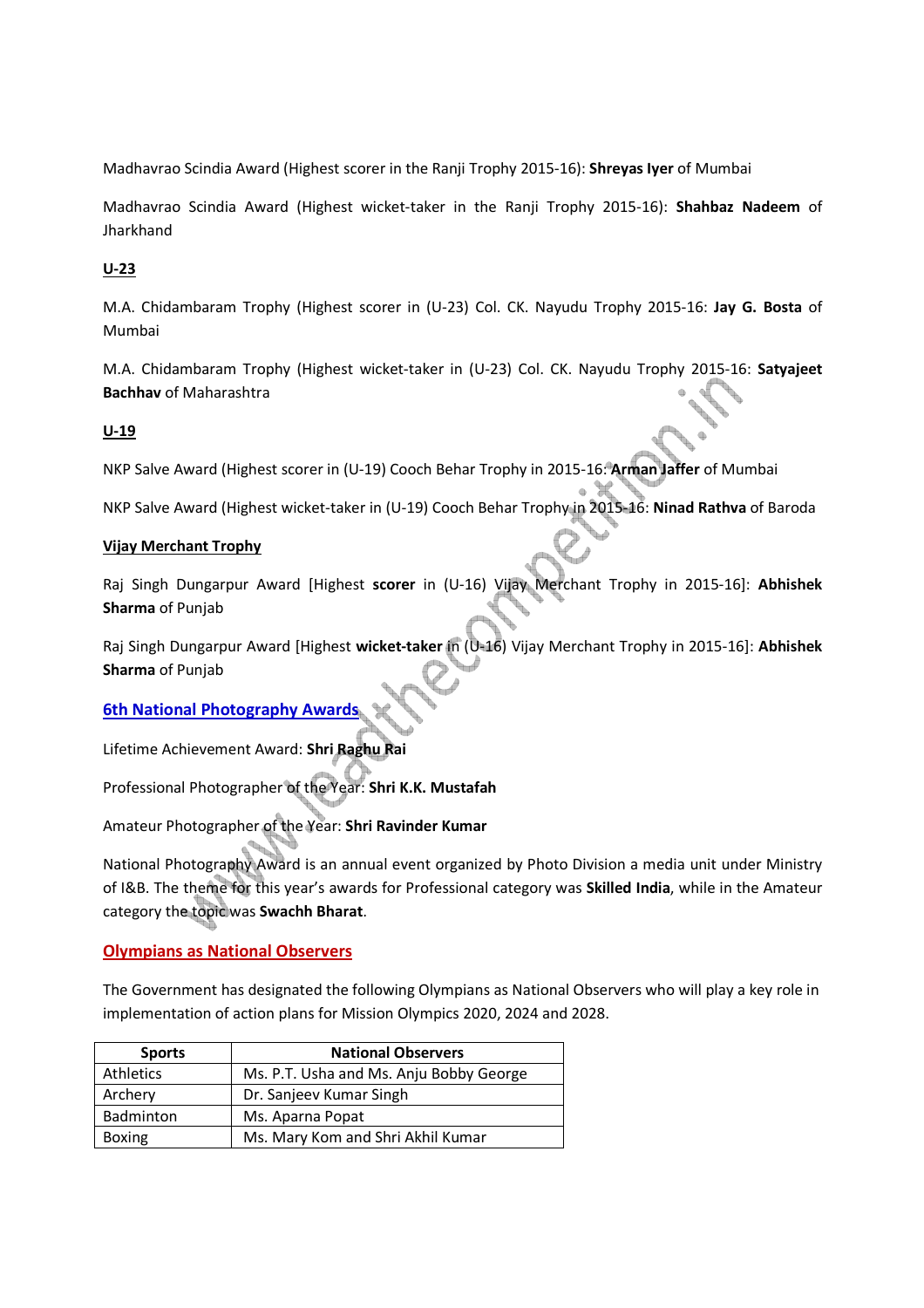| Hockey              | Shri Jagbir Singh      |
|---------------------|------------------------|
| Shooting            | Shri Abhinav Bindra    |
| Tennis              | Shri Somdey Devyarman  |
| Weightlifting       | Ms. Karnam Malleshwari |
| Wrestling           | Shri Sushil Kumar      |
| Football            | Shri I.M. Vijayan      |
| Swimming            | Shri Khajan Singh      |
| <b>Table Tennis</b> | Shri Kamlesh Mehta     |

### **First Fully Made-in-India Train**

On March 18, 2017 the Railway Minister Shri Suresh Prabhu flagged off the first made-in-India rake, **Medha** from **Dadar** to **Borivali**.

Medha rake costs Rs .43.23 crore, which is approximately Rs. 1 crore less than German-made Bombardier rake, which is Rs. 44.36 crore.

Medha has been manufactured by the Integral Coach Factory (ICF) in Chennai, which has installed LED lighting to reduce energy consumption.

The rake can run at a speed of 110 kmph, whereas local trains don't run above 90 or 100 kmph. Like the existing rakes, this train has cushioned seats in first class and stainless steel seats in general compartments. The rake has a capacity of 6,050 passengers and the number of seats is 1,168.

### **New Chief Ministers**

- 1. Uttar Pradesh : Yogi Adityanath
- 2. Uttarakhand : Trivendra Singh Rawat
- 3. Punjab : Capt Amarinder Singh
- 4. Goa : Shri Manohar Parrikar
- 5. Manipur : Biren Singh

# **Operation Thunder Bird**

Operation Thunder Bird was an initiative launched by **INTERPOL**. It involved police, customs, border agencies, environment, wildlife and forestry officials from 43 countries and territories. It resulted in a range of seizures including, 60 tonnes of wood and timber, 4,770 birds, 1,240 reptiles including at least 560 turtles and tortoises, 100 wild cats, 2.75 tonnes of pangolin scales, 2.54 tonnes of raw and processed ivory and 25 tonnes of various animal parts, including meat, horns and feathers.

In India, Wildlife Crime Control Bureau (WCCB), Ministry of Environment, Forest and Climate Change, coordinated Operation Thunder Bird, from January 30 to February 19, 2017.

A total of 2, 524 Live species of scheduled animals, 19.2 kg of elephant ivory, 1 tiger skin, 9 carcasses of wild animals, 1 organ pipe coral, 1 jar snake venom, 8 leopard skins and 1 Indian Mujtac skin was seized and 71 persons were arrested during the operation.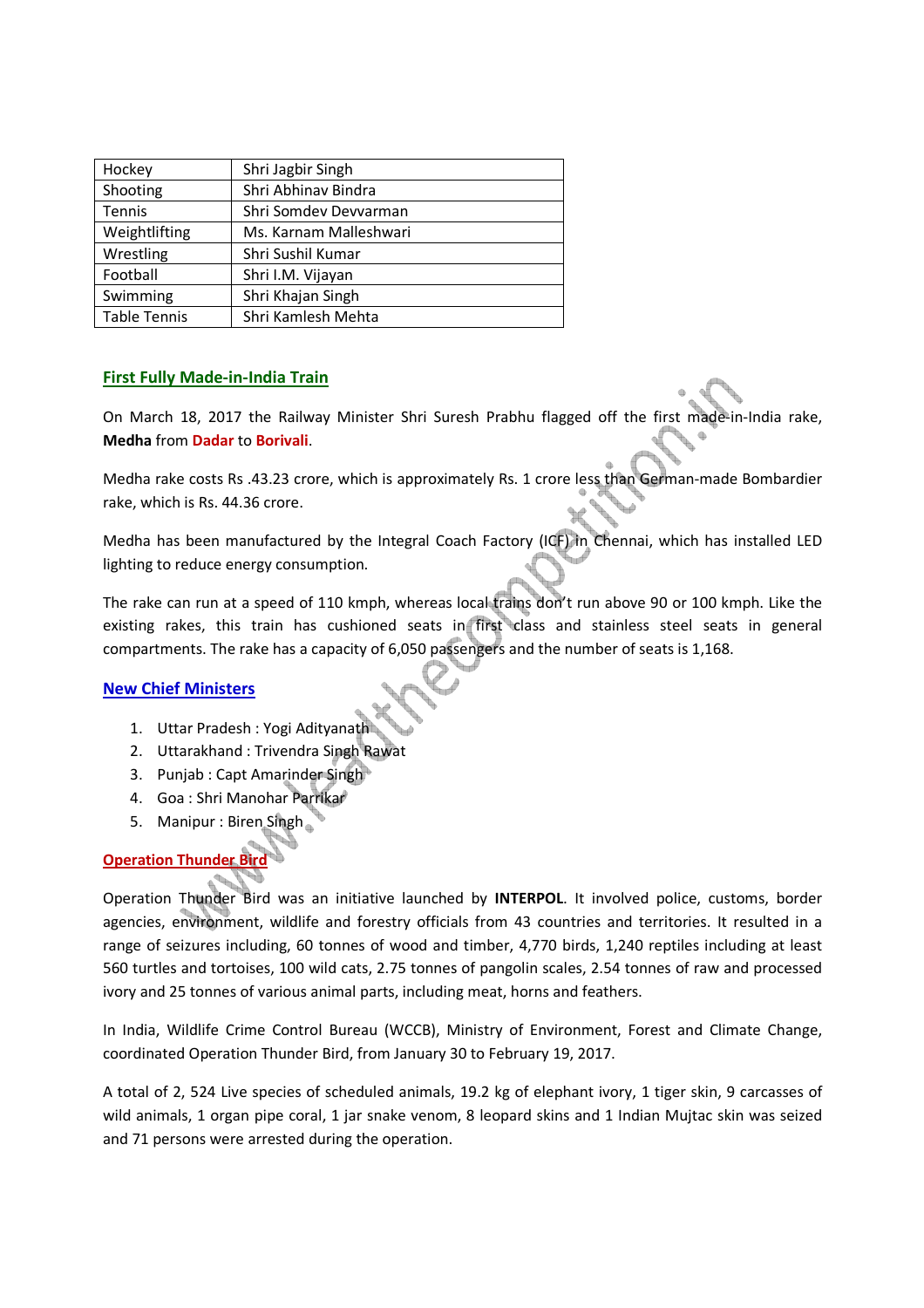The operation saw an overwhelming response from the states of Assam, Meghalaya, Maharashtra, Odisha, Madhya Pradesh, Delhi, Uttarakhand, Bihar, West Bengal, Jharkhand, Gujarat, Karnataka, Tamil Nadu and Uttar Pradesh.

### **In-Residence programme of Rashtrapati Bhavan**

In-Residence Programme was launched by the President of India on December 11, 2013, to encourage the creative and innovative potential of people and open up Rashtrapati Bhavan for greater participation and involvement of citizens in its activities.

Ten Innovation Scholars, two Writers and two Artists selected commenced their stay in Rashtrapati Bhavan on March 3, 2017. They will be in residence till March 18, 2017.

| Person                                 | <b>Innovation</b>                                            |
|----------------------------------------|--------------------------------------------------------------|
| Shri Surjeet Singh (Haryana)           | Surjeet Basmati 1- a high yielding and salt tolerant paddy   |
|                                        | variety)                                                     |
| Shri Moa Subong (Nagaland)             | Bamhum - an innovative wind musical instrument               |
| Shri Ajay Kumar Sharma (Uttar Pradesh) | Farmer friendly compressor for biogas bottling               |
| Shri Akash Manoj (Tamil Nadu)          | A non-invasive self diagnosis of silent heart attack         |
| Shri Girish Badragond (Karnataka)      | Low cost bore-well scanners                                  |
| Shri Mansukhbhai Prajapati (Gujarat)   | Mitti cool refrigerator, non-stick clay tawa and clay cooker |
| Shri Subhash Ola (Rajasthan)           | Modified milk boiler                                         |
| Ms. Shalini Kumari (Bihar)             | Modified walker with adjustable legs                         |
| Shri Paresh Panchal (Gujarat)          | Bamboo strip, incense stick and incense making machine       |
| Smt. Santosh Pachar (Rajasthan)        | Laxmangarh selection: improved carrot variety                |

Writers who are staying at the Rashtrapati Bhavan are **Dr. Ashok Kumar P. Chavda** from Gujarat who is recipient of Sahitya Akademi Yuva Puraskar and Bengali poet, **Shri Prabal Kumar Basu** who received Gouri Bhattacharjee Memorial Award for his first book of poems 'Tumeei Pratham'.

Artists who are staying at Rashtrapati Bhavan are **Shri Rahul Shailendra Kokaste** winner of 50th Maharashtra State Award, 2010 and **Shri Dheeraj Yadav** winner of 57th Lalit Kala Academy 2016 Award.

# **INS VIRAAT DECOMMISSIONED**

Formerly known as HMS Hermes

Recommissioned in Indian Navy: 12 May 1987

Decommissioned : 06 March 2017

Guests of Honour at the ceremony: Admiral Sir Philip Jones, KCB, ADC, First Sea Lord and Chief of Naval Staff of Royal Navy and Vice Admiral Vinod Pasricha, PVSM, AVSM, NM the commissioning Commanding Officer of INS Viraat.

Chief Guest: Admiral Sunil Lanba, PVSM, AVSM, ADC, Chief of the Naval Staff